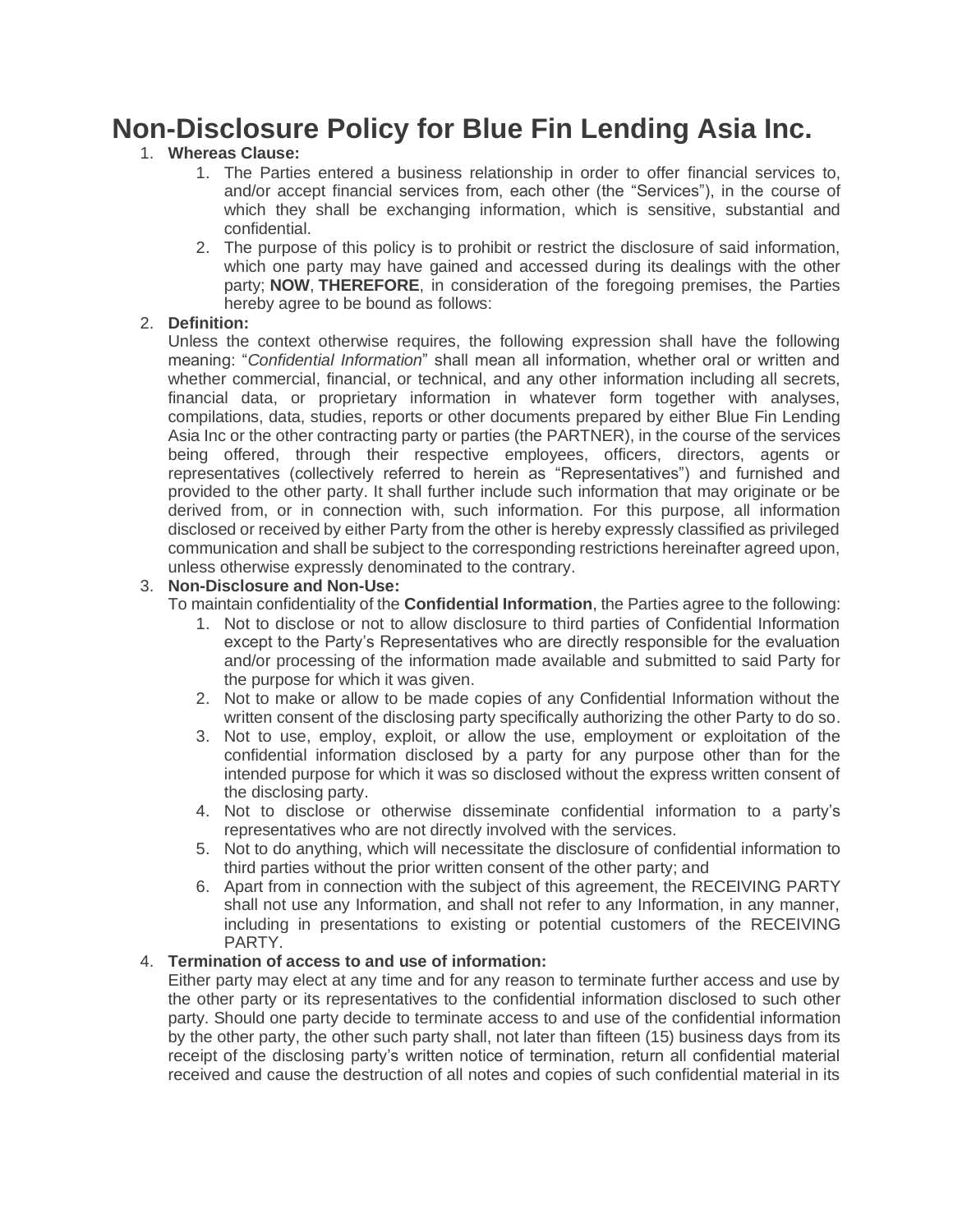possession. The party concerned must confirm such destruction of confidential material in writing, via email, SMS, or direct messaging.

### 5. **No commitment to enter into a contract:**

Neither party shall have any obligation with respect to any transaction and/or contract by virtue of this agreement, nor shall any party have the right to compel the other party to enter into a transaction or a contract therewith, unless and until a definitive written agreement between them has been executed. Verbal contracts are not binding.

# 6. **Proprietary rights:**

All Information shall remain the property of the disclosing party. The receiving party shall immediately advise the disclosing party of any unauthorized disclosure, misappropriation, or misuse by any person as soon as the receiving party has knowledge of the same.

# 7. **No representation or warranty:**

No warranties are provided by the disclosing party with respect to the accuracy of the information.

### 8. **Mutual waiver and modifications:**

No waiver by either party of any term or condition hereof shall be valid unless made in writing signed by an authorized representative of that party. No waiver on any singular occasion shall be effective to waive the same or any other term or condition on any other occasion. All modifications to this agreement shall be in writing and signed by authorized representatives of both parties.

# 9. **Standard of care required:**

Both Parties agree to establish and maintain reasonable security measures to safeguard the confidentiality of the confidential information it has received by observing the same standard of care that it applies to its own confidential information. Both parties further agree to store and handle confidential information in such a manner as to prevent unauthorized access thereto and disclosure thereof. In case one party discovers any unauthorized access to confidential information, it shall promptly notify the other party thereof and respond appropriately to mitigate the effects and prevent a recurrence thereof.

#### 10. **Effect of Breach:**

Both parties acknowledge that a breach of their respective obligations under this agreement may cause damage to the other party. In addition to other remedies available to a party under applicable laws and exclusive of an action for the recovery of damages, the party who suffered damaged or who is likely to suffer damage may seek injunctive relief against such breach or threatened breach.

#### 11. **Exclusion from confidential information:**

The obligations of the receiving party hereunder shall not apply to any information which:

- 1. Was in the public domain at the time it was disclosed.
- 2. Enters the public domain other than by breach of this agreement by receiving party.
- 3. Is known to the receiving party prior to the time of its disclosure.
- 4. Is disclosed to receiving party on a non-confidential basis by a third party who is not bound by a confidentiality agreement with the disclosing party.
- 5. Is developed by the receiving party independently of any disclosure by the disclosing party.
- 6. Is required by applicable law, regulation, legal process, government, or regulatory authority to disclose provided however that prior to any disclosure under this provision, the receiving party shall advise the disclosing party of the applicable requirement and shall consult with the disclosing party to enable it to seek an order limiting such disclosure, all to the extent reasonably practicable.

#### 12. **Release:**

If a party hereto can demonstrate in a clear and convincing manner that confidential information, provided by the other party is of public knowledge, or is accessible to the public, or registered/submitted to any public registry, or is in the public domain at the time of the disclosure, or has fallen into public domain through no act or omission of the first party or its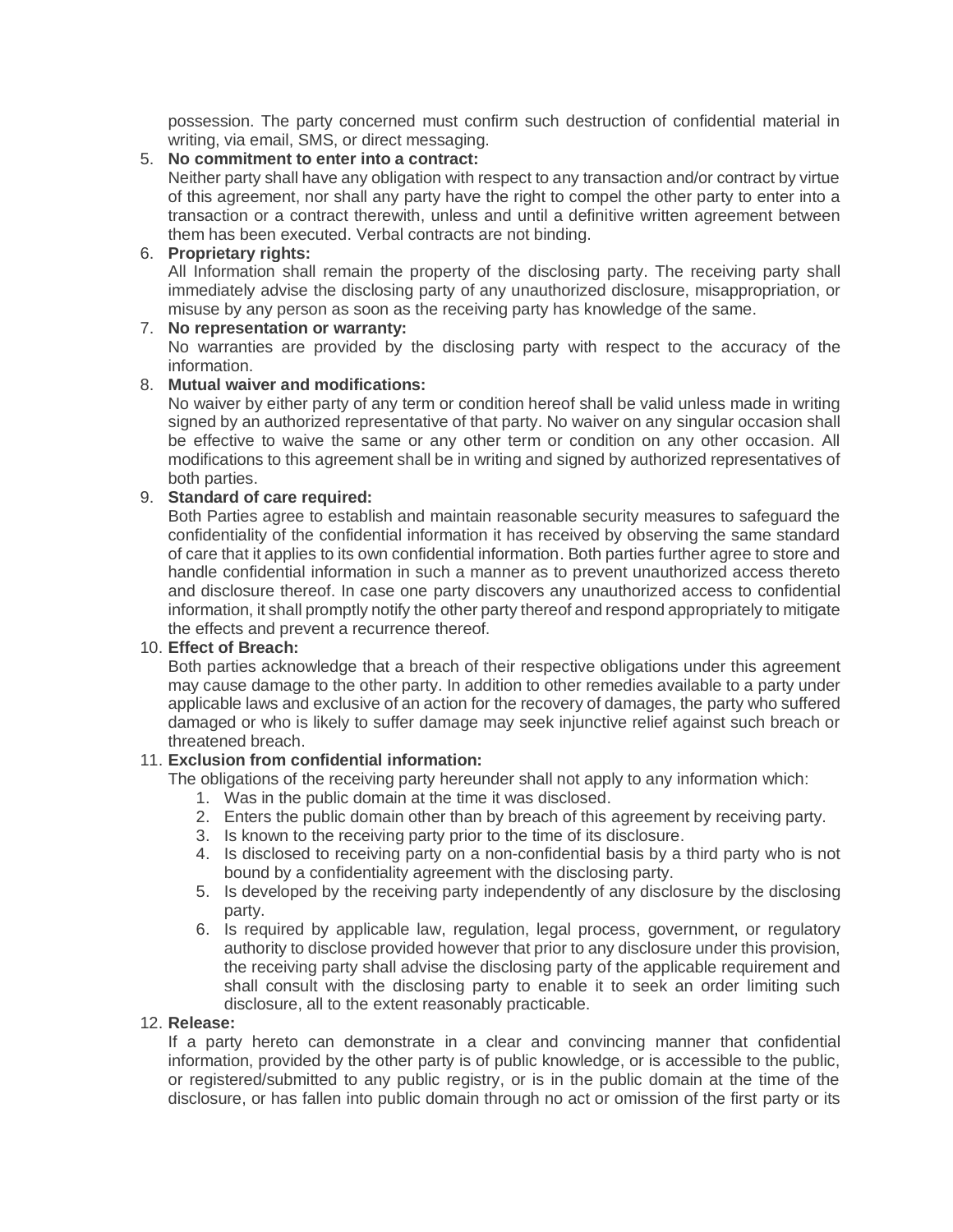representatives, then such party shall be released from its obligation under this agreement in relation to the confidential information involved, but shall remain under a duty to maintain confidentiality in relation to all other confidential information provided to it by the other party.

If a party or its representatives shall be required by the compulsion of legal processes to disclose confidential information, it shall promptly notify the other party thereof so that the latter may seek the appropriate protective orders and/or waive the first party's compliance with the provisions of this agreement. If failing the issuance of injunctive order or the receipt of a waiver hereunder, a Party in the opinion of its counsel is compelled to disclose Confidential Information under pain of liability for contempt or other censure or penalty, then such Party may disclose Confidential Information without any liability hereunder.

#### 13. **Effectivity:**

This Agreement shall take effect from the Effective Date (signed date) and shall remain valid and in effect for the same duration of the contract or agreement that this agreement / policy was incorporated by reference. Notwithstanding this provision, all Confidential Information, which proprietary rights belong to Blue Fin Lending Asia Inc or which schemes will affect the business operations, shall remain confidential and cannot be disclosed by the other party without written approval. Furthermore, the duty of confidentiality over personal or confidential information of the Blue Fin Lending Asia Inc's representatives and clients, as protected by applicable laws shall survive the termination of this Agreement indefinitely.

# 14. **Amendment:**

No amendment, modification, or waiver of any of the provisions of this Agreement shall be effective unless made in writing and signed by both Parties or their duly authorized representative.

#### 15. **Entire Agreement:**

This Agreement contains the entire agreement between the Parties with respect to the subject matter of this Agreement and supersedes all prior notices and agreements between the Parties, whether written or oral, with respect to the subject matter hereof.

#### 16. **Severability:**

If any one or more of the provisions of this Agreement for any reason be declared to be invalid, illegal or unenforceable in any respect by a court of competent jurisdiction, such invalidity, illegality or unenforceability shall not affect the other provisions of this Agreement, and this Agreement shall be construed as though such invalid, illegal or unenforceable provision(s) has never been set forth, in which case the Agreement shall be carried out as nearly as possible to its original terms and intent.

#### 17. **Notices:**

All notices, demands or other communication required to be sent under this Agreement shall be made in writing and shall be delivered personally or sent by certified or registered mail with return receipt requested to a Party at its address set out on the Contract or Agreement. Any notice, demand, or other communication given or made in the manner prescribed in this clause shall be deemed to have been received as follows:

- 1. If sent by registered mail or courier, five (5) days after the date of mailing; or
- 2. If sent by email with an acknowledgement of receipt.
- 3. If sent by messenger, upon actual receipt by the receiving Party as evidenced by his signature on top of his printed name on the receiving copy.

#### 18. **Indemnity and Remedies:**

The receiving party agrees that the disclosing party will be irreparably harmed in the event of a breach of this Agreement and that the disclosing party shall be entitled to equitable relief, including injunctive relief and specific performance. Such remedies shall not be exclusive but be in addition to all other remedies available by law or in equity.

#### 19. **Non-Poaching Clause:**

Both parties shall not, during the Term thereof, and within six (6) months from the termination of this agreement or any renewal thereof, directly or indirectly hire, solicit, engage, or recruit nor attempt to hire, solicit, engage or recruit any of the other party's employees, officers, or